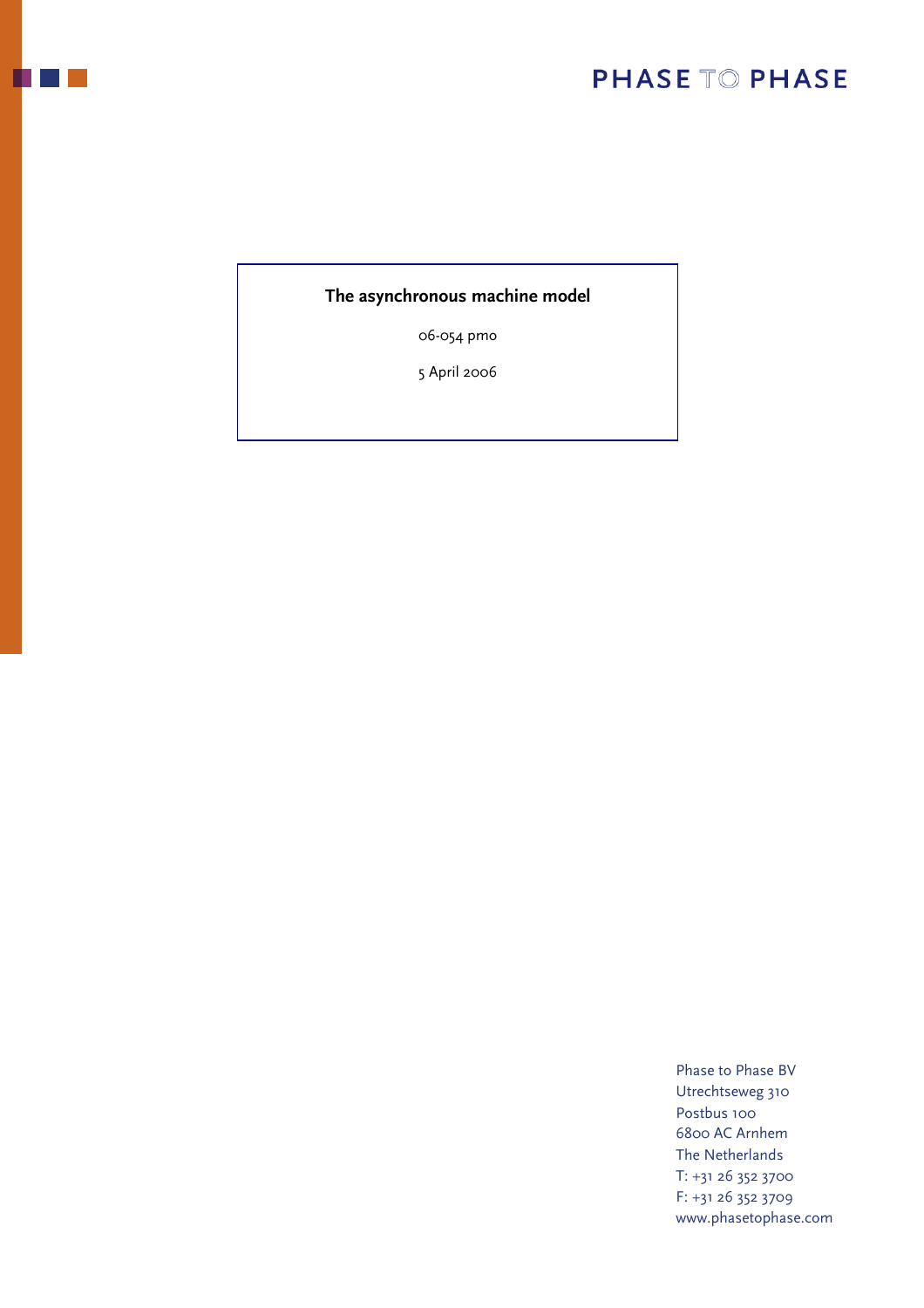

2 06-054 pmo

Copyright © Phase to Phase BV, Arnhem, the Netherlands. All rights reserved.

The contents of this report may only be transmitted to third parties in its entirety. Application of the copyright notice and disclaimer is compulsory.

Phase to Phase BV disclaims liability for any direct, indirect, consequential or incidental damages that may result from the use of the information or data, or from the inability to use the information or data.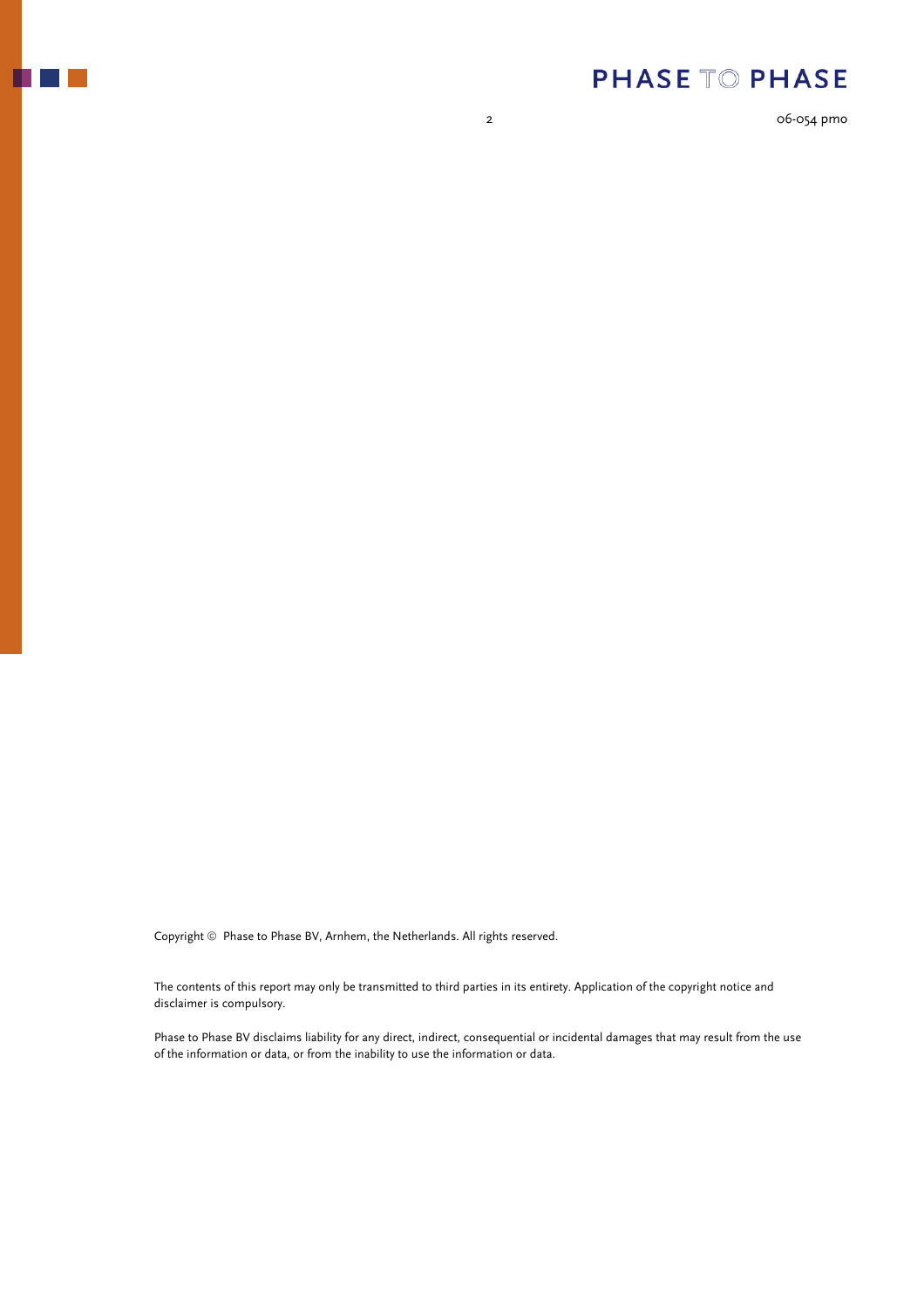06-054 pmo

#### **CONTENTS**

 $\mathbf{I}$ 

 $\overline{2}$ 

 $\overline{3}$  $3.1$ 

 $\overline{4}$ 

 $3.2$ 

 $3.3$ 

 $3.4$ 

Appendix A Standard Efficiency Curves

Appendix B Standard Cos( $\varphi$ ) Power Factor Curves

 $\overline{\mathbf{3}}$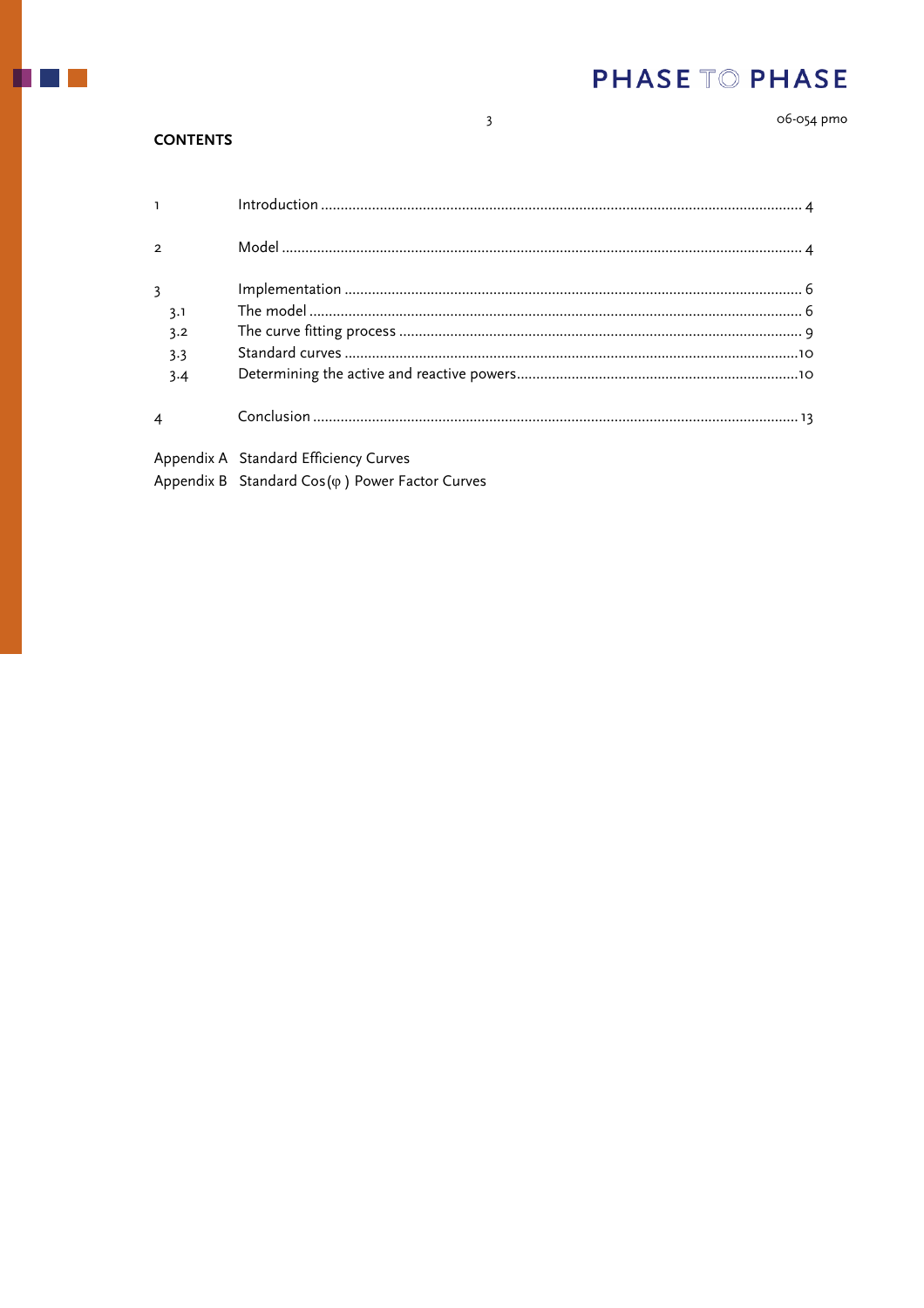### <span id="page-3-0"></span>1 **INTRODUCTION**

The asynchronous machine has been modelled with a combination of impedances and power injection, so that its behaviour in load flow and short-circuit calculations produces a sufficient precise result. The impedances and injections are calculated from the machine parameters. This document describes the modelling and the implementation in Vision *Network Analysis*.

### 2 **MODEL**

The asynchronous machine stator creates a rotating electromagnetic field, when connected to a three phase AC network. The rotor windings are not connected to an external network. The electromagnetic torque can only exist if a rotor current flows, which will flow if the rotor revolves with an other speed than the electromagnetic field.

The stator rotating electromagnetic field revolves with the angular speed:  $\omega/p$ . If the rotor revolves with another speed, an EMF will be induced in the rotor windings. If the rotor windings are shortcircuited, a current will flow, creating an electromagnetic torque. Since the torque producing rotor current is produced by induction, the asynchronous machine also is called "induction machine". The difference in speed, relative to the synchronous speed, has been defined as slip:

$$
s = \frac{n_0 - n}{n_0} \tag{1}
$$

The rotor can be made with or without terminals to the rotor windings. The rotor with terminals has the possibility to connect a resistor in the rotor circuit or to connect a wye-delta switch to reduce motor starting currents. The rotor without terminals can be produced with windings, consisting of rods, connected to short-circuiting rings at both sides of the rotor: a "squirrel cage".

At normal load the rotating electromagnetic field between rotor and stator approaches the field in noload conditions. It can be stated that in normal conditions the flux rotor and stator is constant. Only in case of heavy overload the electromagnetic field will reduce. At increasing stator current the stray field increases, decreasing the electromagnetic field. That is why the stator resistance  $R<sub>1</sub>$  and the stray reactance  $X_{1\sigma}$  may not be neglected in motor starting conditions. This phenomenon is analogue to the transformer, where the flux remains constant in normal conditions, but decreases in situations of heave overload. So the asynchronous machine can be compared to the transformer.

The asynchronous machine power balance is as follows:

$$
P_1 = P_{mech} + P_{Cu2} + P_{Cu1} + P_{ext1} + P_{Fe}
$$
\n<sup>(2)</sup>

With:

$$
P_1 = 3 \cdot U_{phase} \cdot I_{phase}^* \cdot \cos(\varphi) \tag{3}
$$

And:

P<sub>mech</sub> : mechanical power  $P_{CU_2}$  : copper loss in the rotor circuit  $P_{\text{CL1}}$  : copper loss in the stator circuit  $P_{ext1}$  : extra loss in the stator circuit  $P_{F_e}$  : iron loss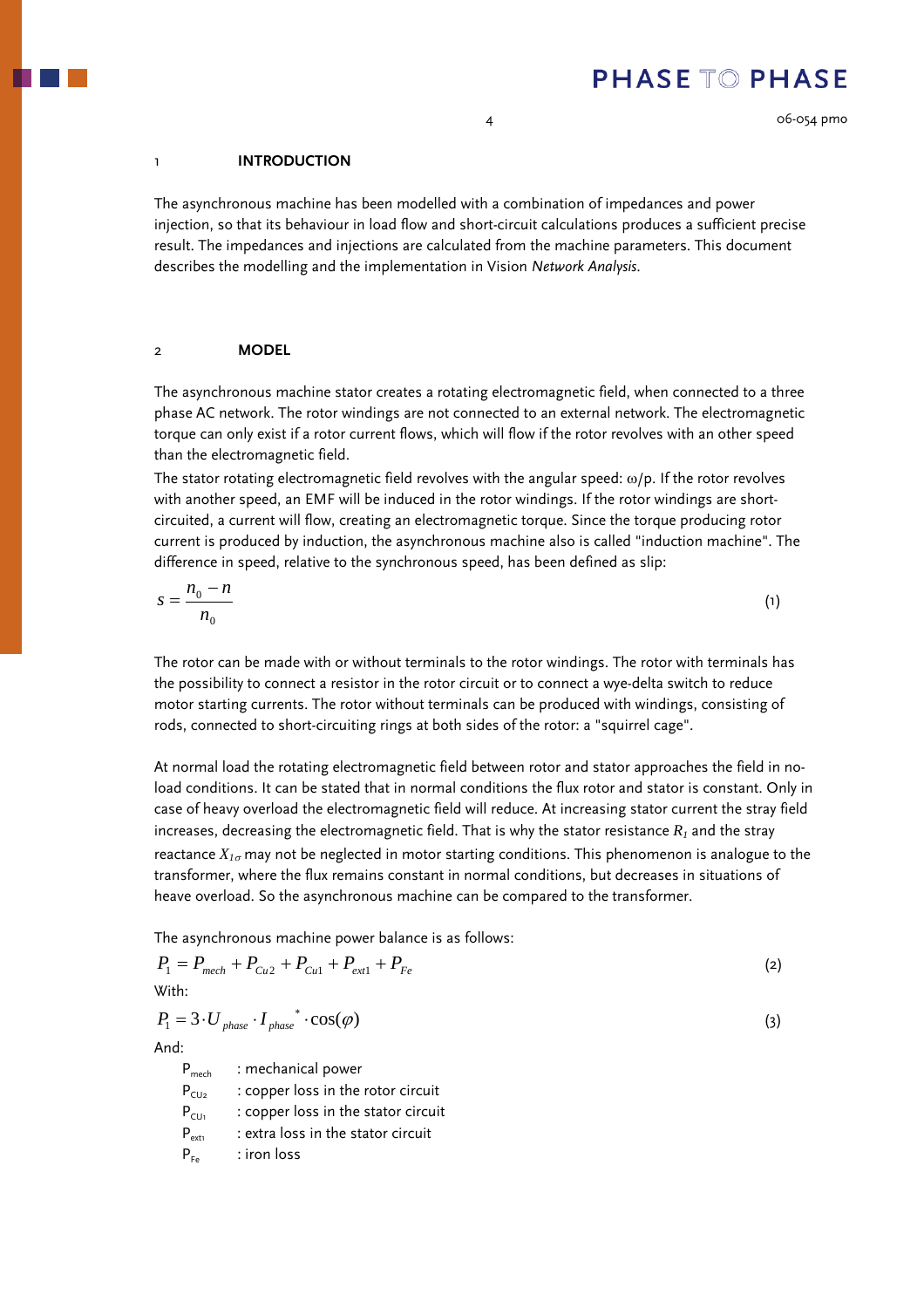5 06-054 pmo

The asynchronous machine electrically behaves like a transformer, with a secondary load equal to  $R_2(1-s)/s$ . A changing speed, from stand still (s=1) to synchronous speed (s=0), is electrically equal to changing the transformer load from short-circuit to no-load. In that case the load resistance changes from zero to infinite.

Like the transformer, the asynchronous machine has a T-model schematic. Analogously the model has a stator main field reactance  $X_{1h} = \omega L_{1h}$ . In this model the rotor circuit has been transformed to the stator circuit. Next diagram shows the model.



Figure 1 Model of an asynchronous machine

In this diagram:

 $R_1$ : stator resistance

 $X_{1\sigma} = \omega L_{1\sigma}$ : stator stray field reactance

 $X_{1h} = \omega L_{1h}$ : stator main field reactance

 $X'_{20}$ : rotor stray field reactance, transformed to the stator

R'2/s: load, transformed to the stator

In Vision Network Analysis, the asynchronous machine has been modeled according to this model, neglecting the stator resistance and the stator stray field reactance. The model is applicable for normal load conditions and not for small machines.

Using the voltage and current equations, for each load condition the vector-diagram can be constructed, indicating the phase voltage and the phase current. The current diagram is the projection of the vector I1 (the stator current) for all machine load conditions. The current diagram is complex. Assumptions are:

- U1 constant
- R1 is zero
- R<sub>2</sub> and all reactances are constant
- the iron loss is zero

Based on these assumptions the current diagram is a circle and has been called the "Heyland Circle". From this circle it is possible to determine the currents, power, losses, electromagnetic torque and slip for all load conditions. The accuracy depends on the correctness of the assumptions made.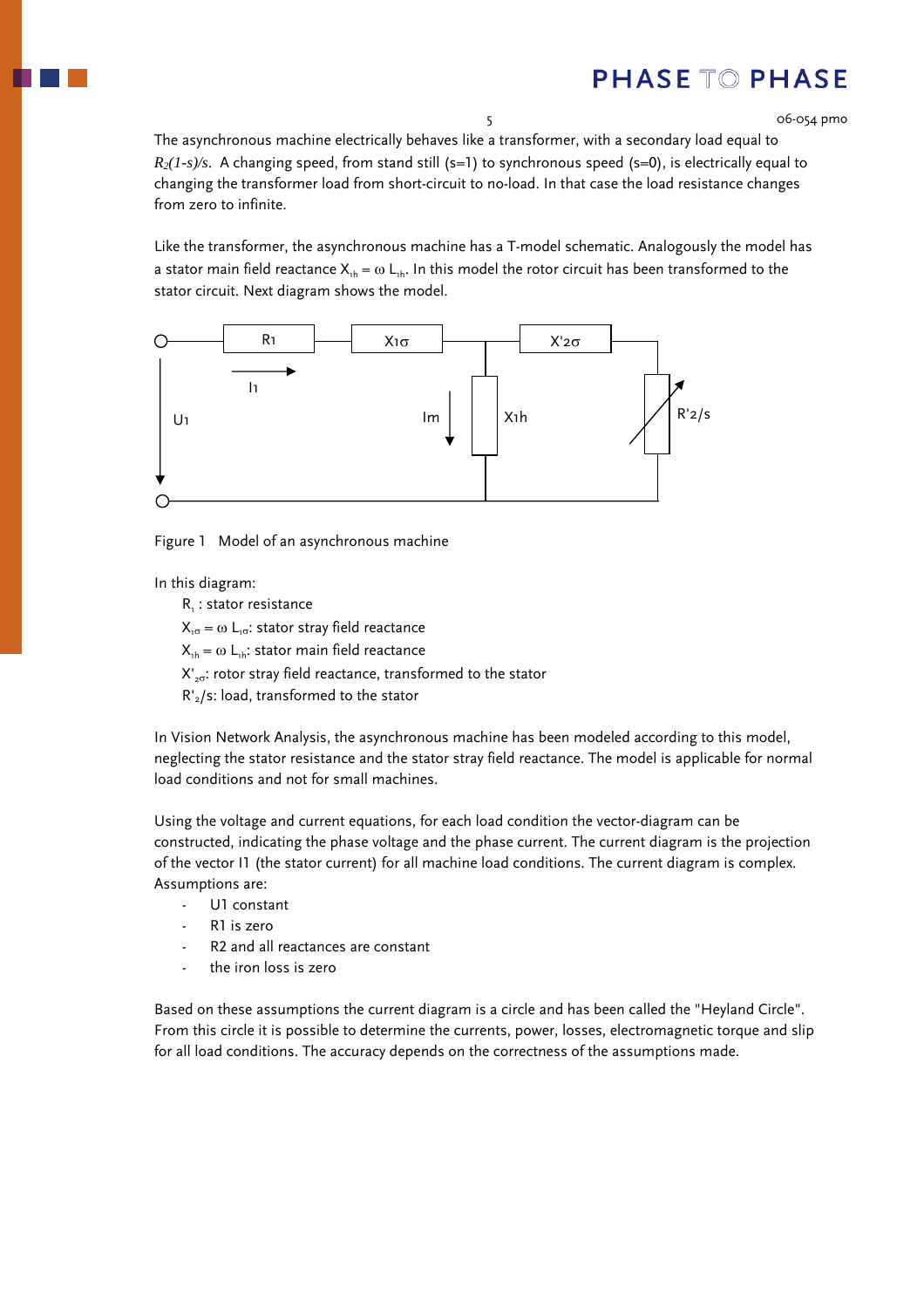

<span id="page-5-0"></span>

Figure 2 Heyland circle for an asynchronous machine

The circle centre is M. Clearly visible are the no-load point  $(s=0)$  and the short-circuit point  $(s=1)$  from where the motor starts. The normal load working area is the relative small part of the circle between  $s=0$  and  $s=s_{nom}$ , at rated current  $I_{nom}$ . The area at the right side of the imaginary axis is the motor area of the machine. The left side area is the generator area, with negative slip.

The normal working area between no-load and rated load reflects a small part of the circle only. Beyond rated load the assumptions become less valid. In Vision *Network Analysis* the model is used from no-load to 125% of rated load, which is sufficient for most cases. The motor starting behaviour has not been modeled with the diagram, but with the measured *I<sub>s</sub>/I<sub>rated</sub>* ratio and the motor starting power factor. Also the motor efficiency and the power factor are measured for several load conditions. Using these measurements the Heyland circle can be determined, and finally the machine parameters for load flow studies.

#### 3 **IMPLEMENTATION**

#### 3.1 **The model**

Many computer programs model the asynchronous machine as a constant power load. The model in Vision *Network Analysis* accurately models the dependence of mechanical load and terminal voltage. The model neglects the stator resistance. Next diagram illustrates the model.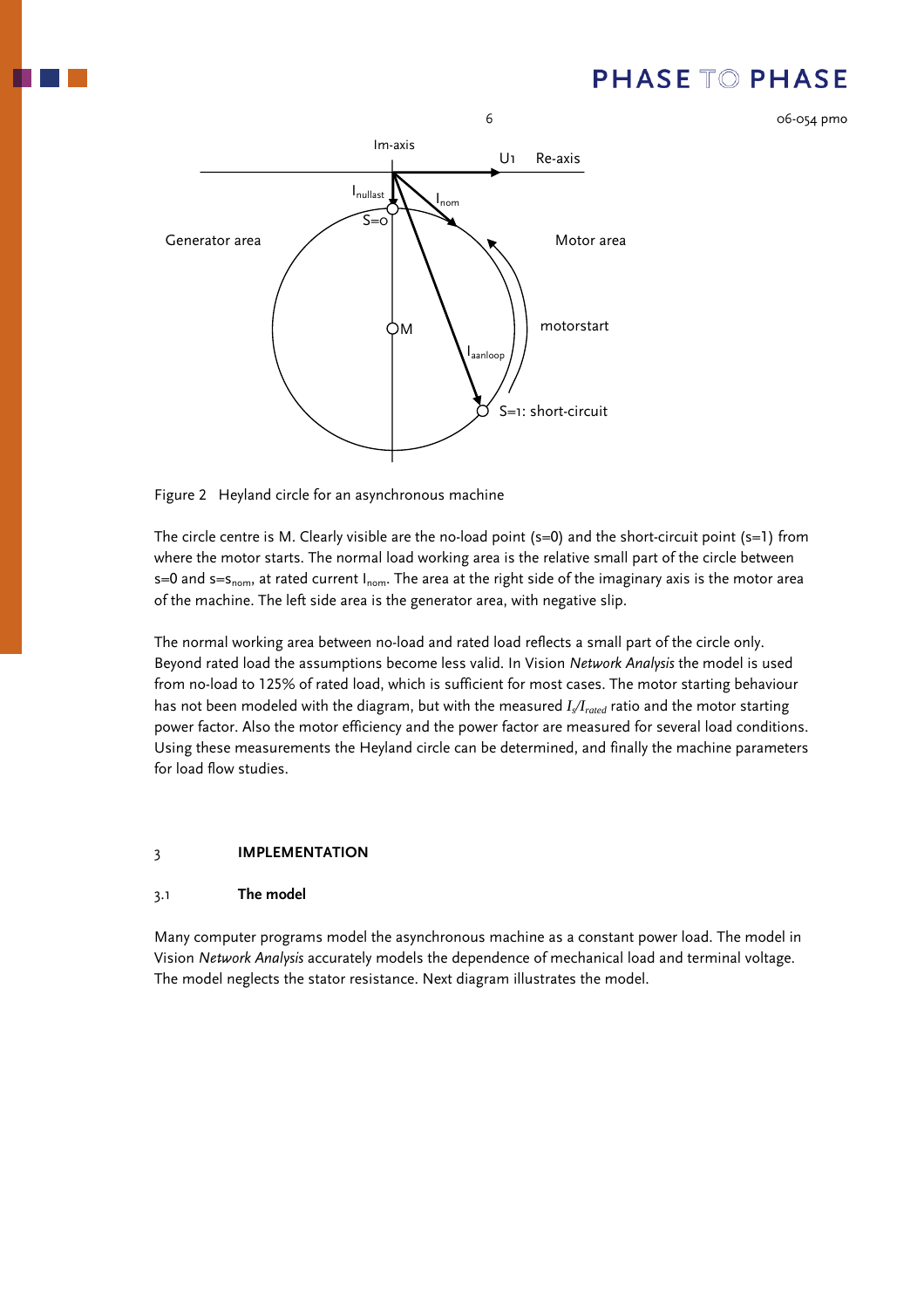

Figure 3 Model of the asynchronous machine in Vision *Network Analysis*

The model parameters can be used to construct the Heyland circle. It is the projection of the terminal admittance:

$$
Y = \frac{1}{jX_{1\sigma} + \frac{1}{\frac{1}{jX_h} + \frac{1}{\frac{R}{s} + jX_{2\sigma}}}}
$$
(4)

For a varying slip from nearly zero (synchronous speed; s approaches zero) the equation yields:

$$
Y_{s \to 0} = \frac{1}{j(X_1 + X_h)}
$$
(4a)

For a slip approaching to infinite the equation yields:

$$
Y_{s \to \infty} = \frac{1}{j(X_{1\sigma} + X_h // X_{2\sigma})}
$$
 (4b)

Now the Heyland circle can be constructed. The circle crosses the imaginary axis on the points *-1/(X1*σ*+Xh)* and *-1/(X1*σ*+Xh// X2*σ*)*. The circle centre also is on the imaginary axis, right in the middle of the two points. The circle radius *(1/2X)* equals:

Radius = 
$$
\frac{1}{2X} = \frac{1}{2} \left( \frac{1}{X_{1\sigma} + X_h / X_{2\sigma}} - \frac{1}{X_{1\sigma} + X_h} \right)
$$
 (4c)

Now that the Heyland circle has been drawn, the parameters to calculate the actual reactive power can be calculated. The Heyland circle is a good approximation for machines with a double cage rotor in normal load conditions.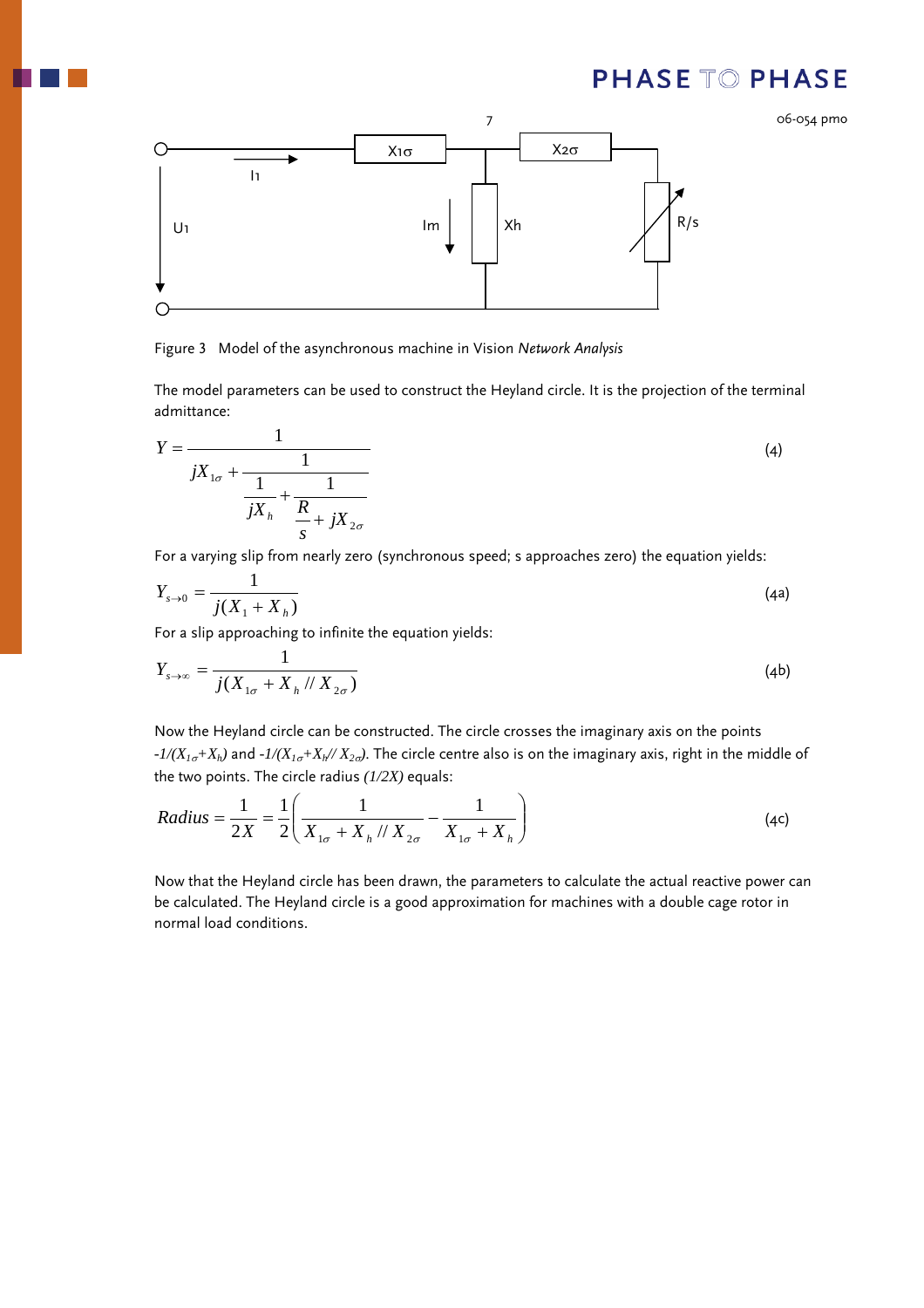8 06-054 pmo



Figure 4 Heyland circle for the model in figure 3

Writing for the admittance:

 $Y = G + jB$ 

the Heyland circle equation becomes in Cartesian coordinates:

$$
G^{2} + (B + \frac{1}{X_{1\sigma} + X_{h}} + \frac{1}{2X})^{2} - (\frac{1}{2X})^{2} = 0
$$
\n(5)

and in polar coordinates:

$$
|Y|^2 + 2\left(\frac{1}{X_{1\sigma} + X_h} + \frac{1}{2X}\right)|Y|\sin(\theta) + \left(\frac{1}{X_{1\sigma} + X_h} + \frac{1}{2X}\right)^2 - \left(\frac{1}{2X}\right)^2 = 0
$$
  
or  

$$
|Y|^2 + C|Y|\sin(\theta) + D = 0
$$
 (6)

where:

 $G = Y cos(\theta)$  $B = Y \sin(\theta)$  $\theta$  = -  $\varphi$  (because the Phase angle is negative)

Using these equations the model parameters can be deducted from the efficiency and power factor measurements, which are curves as function of the motor load. Next equation shows the admittance as function of power, voltage and powr factor, in p.u.:

$$
y = \frac{p}{u^2 \cos(\varphi)}\tag{7}
$$

with:

 $p = P/S<sub>b</sub>$  $u = U/U_b$ 

Equation (6), written in p.u. yields: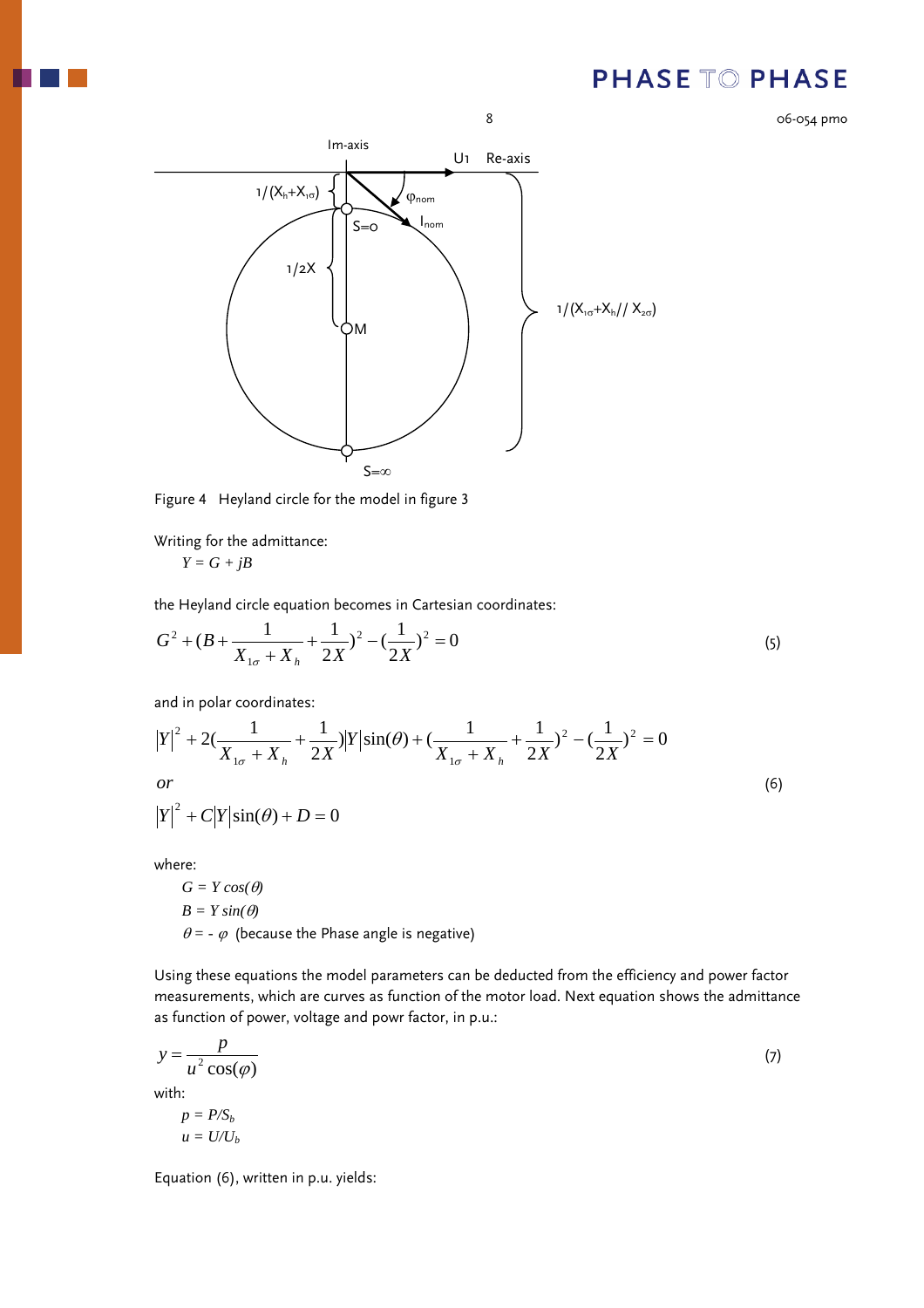9 06-054 pmo

## <span id="page-8-0"></span> $y^2 + c \cdot y \sin(\theta) + d = 0$  (8)

In this equation  $y^2$  follows from (7) and equals:  $y \sin(\theta) = -(p/u^2) \tan(\phi)$ .

### 3.2 **The curve fitting process**

Equation (8) describes the Heyland circle, from where the asynchronous machine parameters can be deducted. For a normal machine, the model parameters and the Heyland circle are not known. These parameters must be calculated from the efficiency and power factor measurements, as a function of the load power. Using a curve fitting procedure the Heyland circle will be constructed from these measurements. The model parameters follow.

Writing:

$$
f = -y^2
$$
  
g = y sin( $\theta$ )

equation (8) changes into a straight line equation in the *f,g*-system:

$$
-f + c \cdot g + d = 0 \tag{9}
$$

Since equation (9) represents a straight line, the smallest quadrates fitting will be used to estimate the proper values for *c* and *d* from the measurements. The *n* measurements at different load powers are used. The fitting equations are:

$$
a_1 = n \sum g^2 - (\sum g)^2
$$
  
\n
$$
a_2 = n \sum f^2 - (\sum f)^2
$$
  
\n
$$
a_3 = n \sum fg - \sum f \sum f
$$
  
\n
$$
a_4 = \sum g^2 \sum f - \sum g \sum fg
$$
  
\n
$$
a_5 = \sum f^2 \sum g - \sum f \sum fg
$$
  
\n(10)

Fitting for an optimum of *f* yields:

$$
c_1 = \frac{a_3}{a_1}
$$
  
(11)  

$$
d_1 = \frac{a_4}{a_1}
$$

Fitting for an optimum of *g* yields:

$$
c_2 = \frac{a_2}{a_3}
$$
  
\n
$$
d_2 = -\frac{a_5}{a_3}
$$
\n(12)

The quality of the fitting process is: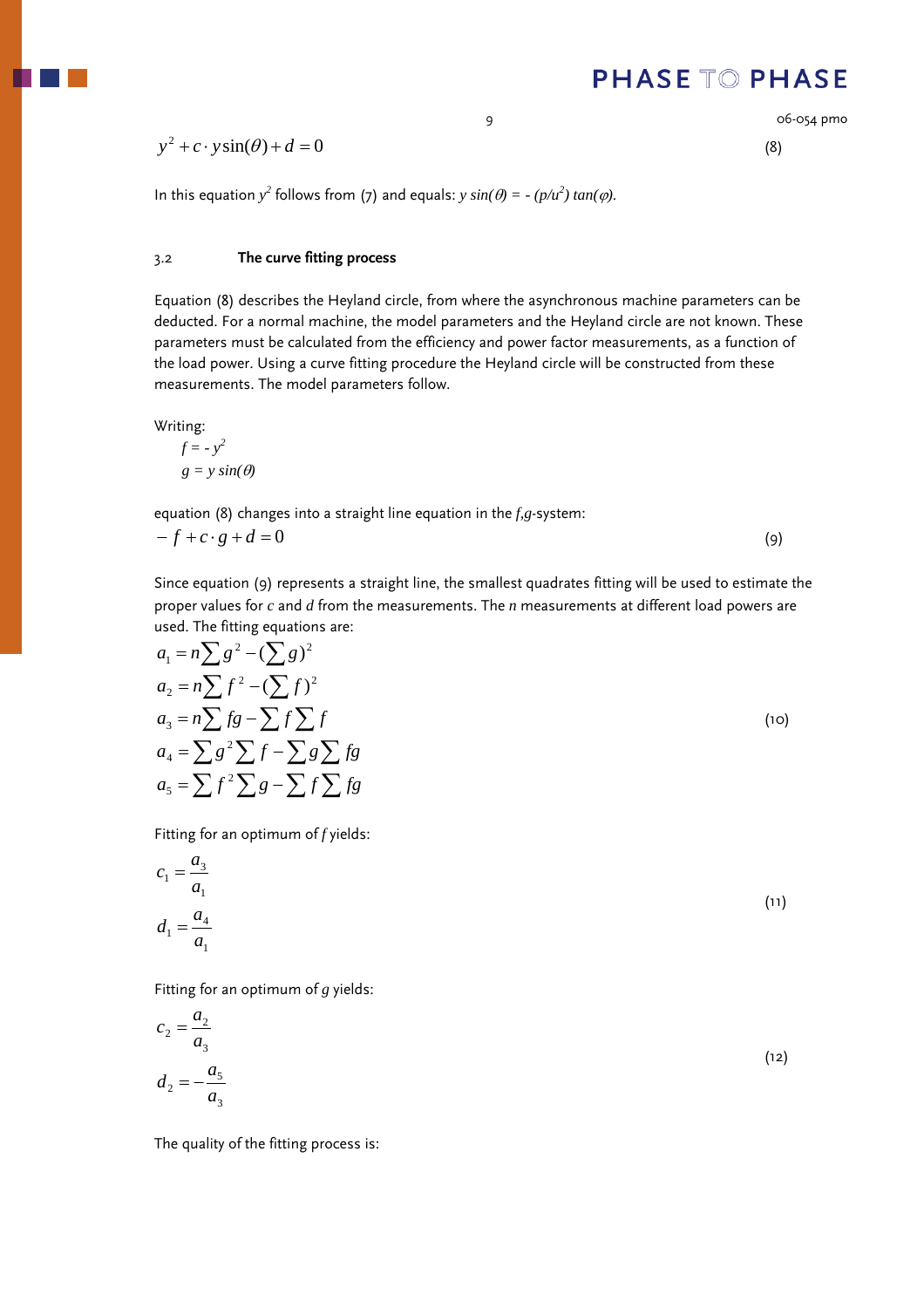10 06-054 pmo

<span id="page-9-0"></span>
$$
r^2 = \frac{a_3^2}{a_1 a_2} \tag{13}
$$

For a good fit the quality factor  $r^2$  must be between 0.98 and 1.0. The best solution will be given by either  $c_1$  and  $d_2$  or by  $c_2$  and  $d_2$ . Choose the fit that yields the best power factor match at  $P_{rad}$ . The curve fitting process needs at least 3 measurement points. One of the measured points must be the at rated power. The no-load point should not be a measured point, since this is an inherent point of the circle. Next diagrams represent the Heyland circles for a good (left) and a bad (right) fit. Ranges 1 and 2 are results of the parameters  $c_1$  and  $d_1$  respectively  $c_2$  and  $d_2$ .



Figure 5 Example of a good (left) and a bad (right) curve fitting

In the diagram Range 3 is the measurement. The diagram shows that the measurements describe a very small part of the circle. This example illustrates that the measurements must be of good accuracy, because the model parameters strongly depend on a good fit. In the example the largest deviations are at low speed. The model only uses the rated speed part of the circle, where the measurements have been made. For a better model estimate the curve fitting should be accepted when the quality of the curve fitting process is between 0.98 and 1.0.

### 3.3 **Standard curves**

A number of standard curves have been programmed in Vision Network Analysis. In most cases these curves give acceptable machine models. The efficiency curves are from 60% to 97%, see appendix A. The power factor curves are from 0.6 to 0.92, see appendix B.

These curves assist the modeling of an asynchronous machine. However, it has been recommended to input the exact efficiency and power factor measurements from the manufacturer.

### 3.4 **Determining the active and reactive powers**

In the load flow calculation process the asynchronous machine has been modeled with a constant active power, a constant reactive power component and a constant reactive admittance component.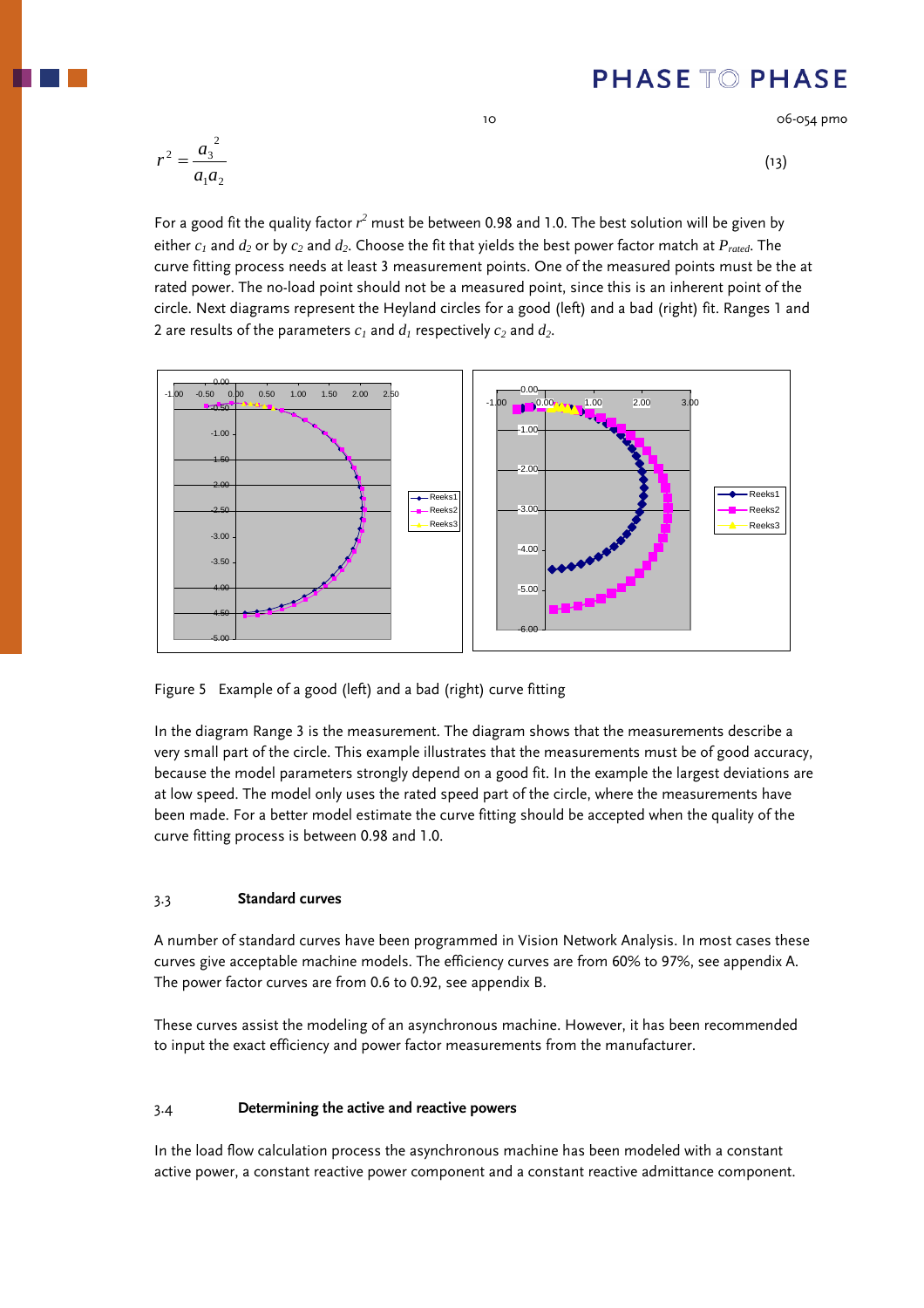The active power results from the mechanical load and does not depend on the terminal voltage. The reactive power, however, depends on the terminal voltage. The machine model divides the reactive power between a constant reactive power and a constant admittance. In normal load conditions this model approaches a constant current behaviour (reactive).

Next equation describes the machine model for use in the load flow calculations. Distinction must be made between the efficiency of a motor and the efficiency of a generator.

$$
motor: p_{electric} = p_{mech,actual} / \eta_{motor}
$$
  
\n
$$
generator: p_{electric} = p_{mech,actual} * \eta_{generator}
$$
  
\n
$$
q_{machine} = q_{const} + q_{var}u^{2}
$$
\n(14)

The active electrical power is determined from the active mechanical power.

The reactive power is the sum of a constant part and a variable part (from the constant admittance):

$$
p = p_{const} + p_{var} \tag{15}
$$

Using a factor  $\alpha$  and the load power  $p_0$  at rated voltage, we can write:

$$
p_{\text{const}} = \alpha \cdot p_0
$$
  
\n
$$
p_{\text{var}} = (1 - \alpha) \cdot p_0 \cdot (\frac{U_b}{U_{\text{nom}}})^2 u^2
$$
\n(15a)

Resulting in the conductance:

$$
g_d = (1 - \alpha) \cdot p_0 \cdot \left(\frac{U_b}{U_{nom}}\right)^2 \tag{16}
$$

And resulting in the actual electrical power:

$$
p = p_{const} + g_d u^2 \tag{17}
$$

In the model the active power is kept constant (as calculated from the actual mechanical power) and as a result the factor  $\alpha$  equals 1. The conductance in equation (17) is zero.

Using equation (7) into equation (8) yields a square-root equation, of which only the negative root is of importance (rated machine conditions):

$$
q = \frac{u^2}{2} \left( c - \sqrt{c^2 - 4 \left( d + \left( \frac{p}{u^2} \right)^2 \right)} \right)
$$
 (18)

Now the rated power factor  $cos(\varphi)$  can be calculated. The rated reactive power is is:

$$
q_{nom} = \frac{1}{2} \left( \frac{U_{nom}}{U_b} \right)^2 \cdot \left( c - \sqrt{c^2 - 4 \left( d + \left( \frac{P_{nom} / S_b}{\left( U_{nom} / U_b \right)^2} \right)^2 \right)} \right)
$$
(19)

11 06-054 pmo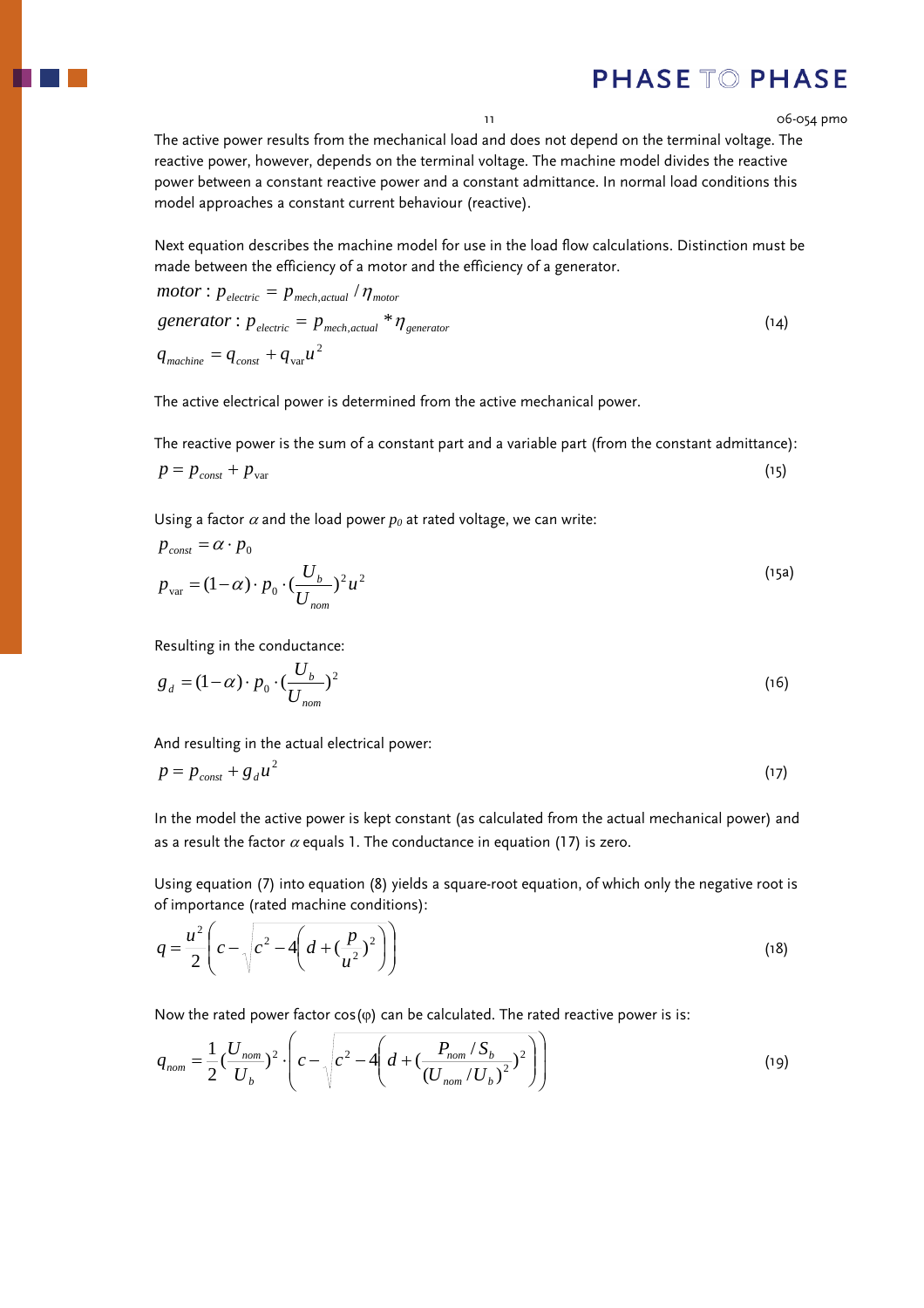Resulting in the rated power factor  $cos(\varphi)$ :

$$
\cos(\varphi_{nom}) = \frac{1}{\sqrt{1 + \left(\frac{q_{nom}}{p_{nom}}\right)^2}}
$$
\n(20)

Also  $X_h+X_{1\sigma}$  can be calculated. If  $p=0$  en  $u=U_{nom}/U_b$ , equation (19) changes into:

$$
\frac{1}{X_h + X_{1\sigma}} = \frac{q_{p=0, u=nom}}{(U_{nom}/U_b)^2} = \frac{1}{2} \left( c - \sqrt{c^2 - 4d} \right)
$$
\n(21)

The variable part of the reactive power can be calculated from the differential to the voltage. The differential partial to the voltage angle is zero. Therefore the differential results only in the differential partial to the voltage magnitude. Combination of equations (17) and (18) yields:

$$
q = \frac{1}{2} \left( cu^2 - \sqrt{(c^2 - 4d)u^4 - 4(p_{const} + g_d u^2)^2} \right)
$$
 (22)

If *gd* approaches zero, equation (22) changes into:

$$
q = \frac{1}{2} \left( cu^2 - \sqrt{(c^2 - 4d)u^4 - 4p_{const}^2} \right)
$$
 (22a)

Differentiation of equation (22a) yields:

$$
q' = \frac{\partial q}{\partial u} = 2u \frac{2 \cdot d \cdot u^2 - c \cdot q}{c \cdot u^2 - 2q}
$$
  

$$
q'' = \frac{\partial^2 q}{\partial u^2} = 2 \frac{6 \cdot d \cdot u^2 - c(q + 2q'u) + q'^2}{c \cdot u^2 - 2q}
$$
 (23)

In the rated machine conditions the voltage approaches its rated value and equations (22a) and (23) may be written as:

$$
q_{u=1} = \frac{1}{2} \left( c - \sqrt{c^2 - 4d - 4p_{const}^2} \right)
$$
 (24)

$$
q'_{u=1} = 2 \frac{2 \cdot d - c \cdot q_{u=1}}{c - 2q_{u=1}} \tag{25}
$$

$$
q_{u=1}^{\prime\prime} = 2\frac{6 \cdot d - c(q_{u=1} + 2q_{u=1}^{\prime}) + q_{u=1}^{\prime^2}}{c - 2q_{u=1}}
$$
\n(26)

Writing this function with a Taylor-series for the point *u=1* yields:

$$
q(u) = q(1) + \frac{u-1}{1!}q'(1) + \frac{(u-1)^2}{2!}q''(1) + \dots
$$
  
=  $q(1) - q'(1) + \frac{1}{2}q''(1) + \dots + u[q'(1) - q''(1) + \dots] + u^2 \left[ \frac{1}{2}q''(1) + \dots \right] + \dots$  (27)

Using the series until the second powers, the coefficients of  $u$  can be subdivided into those of  $u^0$  and  $u^2$ . The equation then changes into:

12 06-054 pmo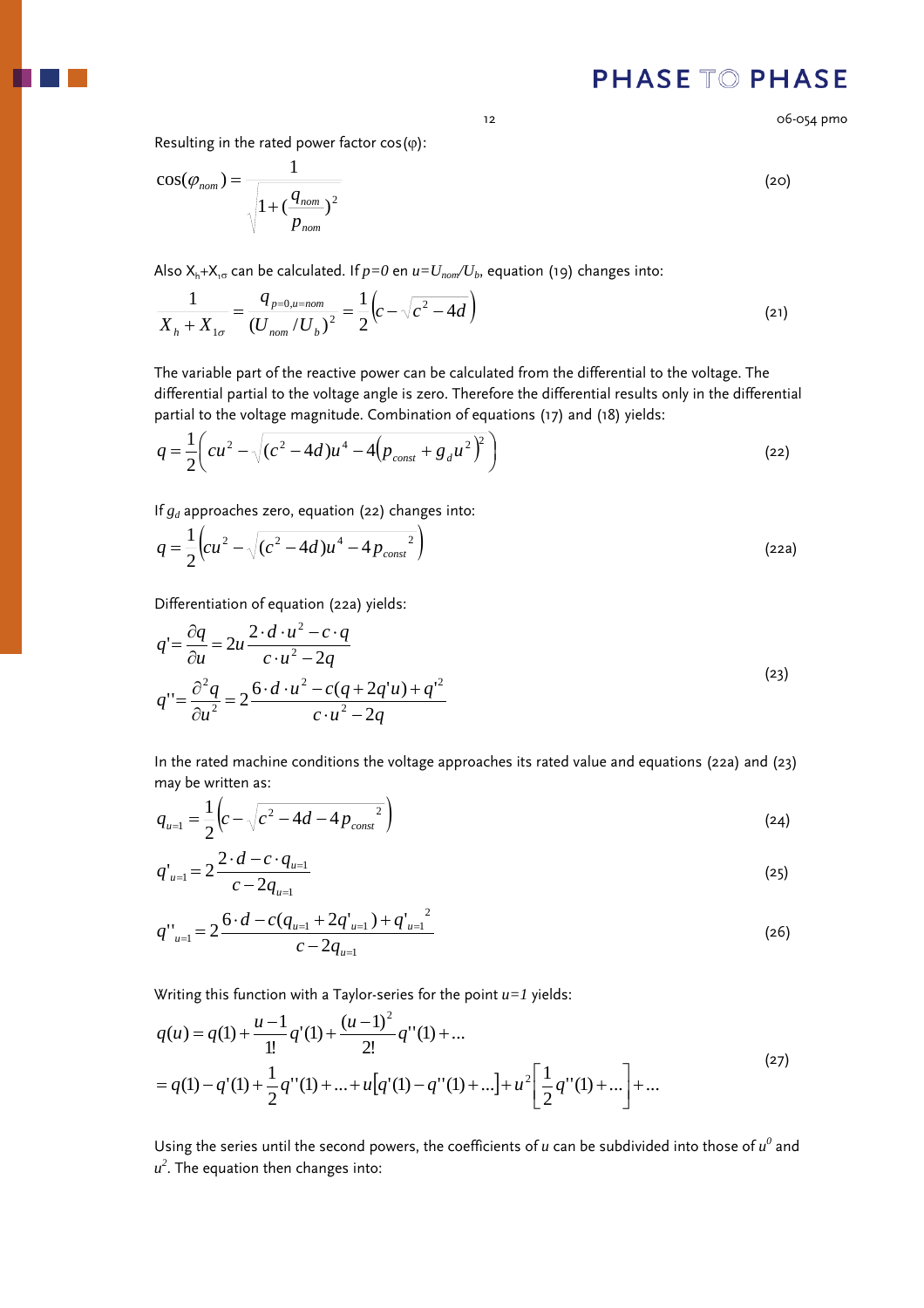13 06-054 pmo

<span id="page-12-0"></span>
$$
q(u) \approx q(1) - \frac{1}{2}q'(1) + u^2 \left[ \frac{1}{2}q'(1) \right] = q_{const} + u^2 q_{var}
$$
 (28)

Now the division between the constant and variable part of the reactive power can be established. From equation (28) follows, using equation (25), the variable part of the reactive power at rated voltage:

$$
q_{\text{var}} = \frac{2d - c \cdot q}{c - 2q} \tag{29}
$$

As a result the constant part is the difference of the total and the variable parts:

$$
q_{const} = q(1) - q_{var} \tag{30}
$$

Summarizing, the asynchronous machine has been modeled as a standard constant power load as function of the mechanical power and a reactive power load as function of the terminal voltage. The reactive power variable part has been modeled using a constant admittance.

$$
p = p_{const} = f_p(p_{mech})
$$
  
\n
$$
q = q_{const} + u^2 q_{var} = f_q(p_{mech}, u)
$$
\n(31)

### 4 **CONCLUSION**

The asynchronous machine has been described for study of the behaviour in load flow calculations. Many computer programs model the asynchronous machine as a fixed load. For the implementation in Vision *Network Analysis* a model has been chosen with a better approach of the dependence of mechanic load and actual voltage. The model is used for normal load conditions.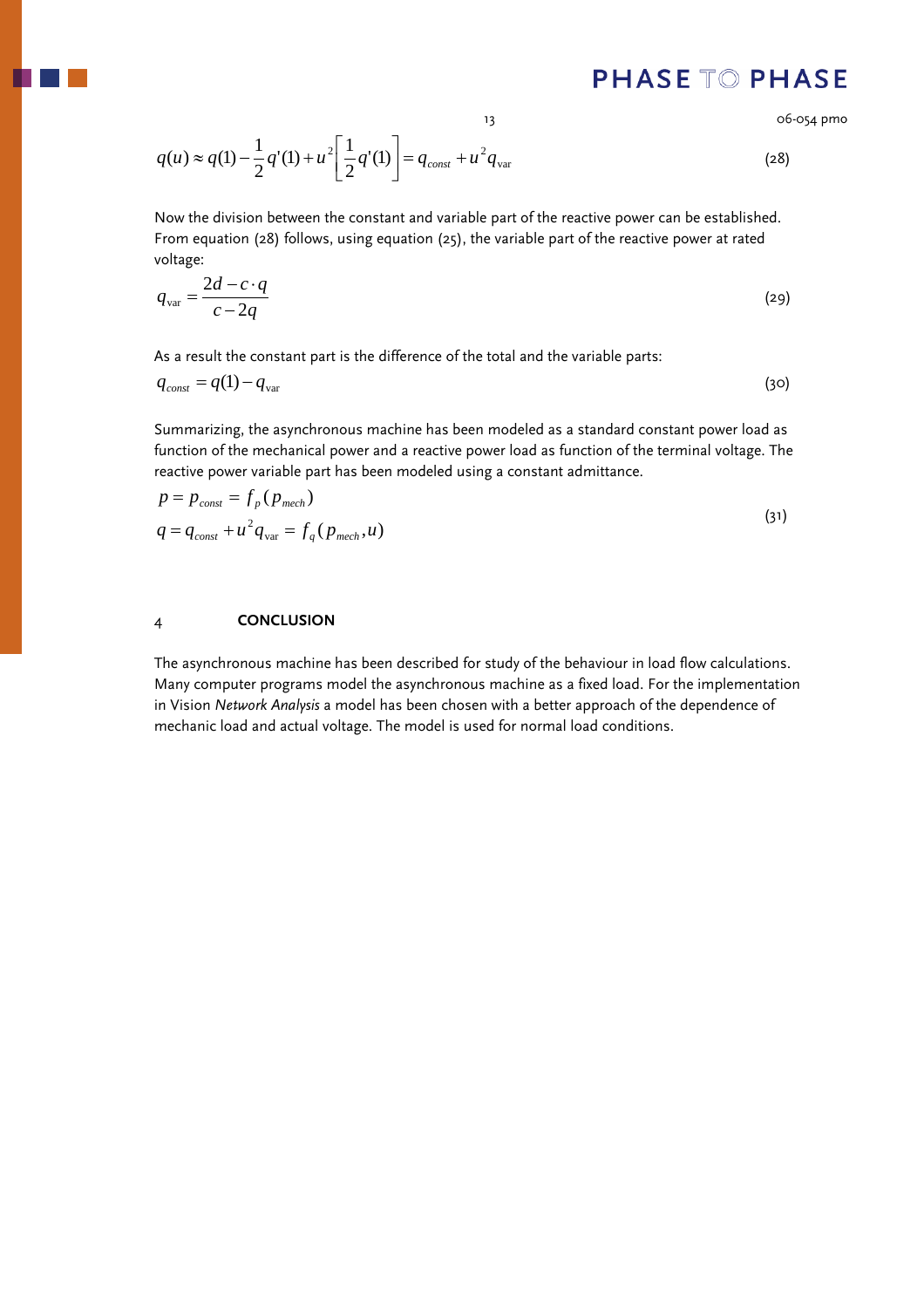

14 06-054 pmo

### **APPENDIX A STANDARD EFFICIENCY CURVES**

**2 - 4 polen** 

| 2 - 4 polen |                                                                              |  |  | 6 - 12 polen |  |    |  |  |       |
|-------------|------------------------------------------------------------------------------|--|--|--------------|--|----|--|--|-------|
|             | $P=125\%$   P=100%   P=75%   P=50%   P=25%   P=125%   P=100%   P=75%   P=50% |  |  |              |  |    |  |  | P=25% |
|             | 60                                                                           |  |  | 38           |  | 60 |  |  |       |
|             |                                                                              |  |  |              |  |    |  |  |       |

| 57                     | 60 | 61              | 57                     | 38     | 58                     | 60 | 59             | 55                          | 38              |
|------------------------|----|-----------------|------------------------|--------|------------------------|----|----------------|-----------------------------|-----------------|
| 58                     | 61 | 62              | 58                     | 40     | 59                     | 61 | 60             | 56                          | 40              |
| 59                     | 62 | 63              | 59                     | $42\,$ | 60                     | 62 | 61             | 57                          | 42              |
| 60                     | 63 | 64              | 60                     | 43     | 61                     | 63 | 62             | 58                          | 43              |
| 61                     | 64 | 65              | 61                     | 45     | 62                     | 64 | 63             | 59                          | 45              |
| 62                     | 65 | 66              | 62                     | 46     | 63                     | 65 | 64             | 60                          | 46              |
| 63                     | 66 | 67              | 63                     | 48     | 64                     | 66 | 65             | 61                          | 48              |
| $\overline{6}$         | 67 | 68              | 64                     | 49     | 65                     | 67 | 66             | 62                          | 49              |
| 65                     | 68 | 69              | 65                     | 51     | 66                     | 68 | 67             | 63                          | 5 <sup>1</sup>  |
| 66                     | 69 | 70              | 66                     | 52     | 67                     | 69 | 68             | 64                          | 52              |
| 67                     | 70 | 71              | 67                     | 54     | 68                     | 70 | 69             | 65                          | 56              |
| 68                     | 71 | 72              | 68                     | 56     | 69                     | 71 | 70             | 66                          | 56              |
| 69                     | 72 | 73              | 69                     | 57     | 70                     | 72 | 71             | 67                          | $\overline{58}$ |
| 70                     | 73 | 74              | 70                     | 59     | 72                     | 73 | 73             | 69                          | 60              |
| 71                     | 74 | 75              | 71                     | 60     | 73                     | 74 | 74             | 70                          | 62              |
| 72                     | 75 | 76              | 72                     | 61     | 74                     | 75 | 75             | 71                          | 62              |
| 73                     | 76 | 77              | 74                     | 63     | 75                     | 76 | 76             | 72                          | 64              |
| 74                     | 77 | $\overline{78}$ | 75                     | 65     | $\overline{76}$        | 77 | 77             | 73                          | 64              |
| 75                     | 78 | 79              | 76                     | 67     | 77                     | 78 | 78             | 74                          | 66              |
| 76                     | 79 | 80              | 78                     | 69     | 78                     | 79 | 79             | 75                          | 67              |
| 77                     | 80 | 8 <sub>1</sub>  | 79                     | 71     | 79                     | 80 | 80             | 76                          | 68              |
| 79                     | 81 | 82              | 81                     | 73     | 80                     | 81 | 8 <sub>1</sub> | 77                          | 70              |
| 8 <sub>o</sub>         | 82 | 83              | 82                     | 74     | 8 <sub>1</sub>         | 82 | 82             | 78                          | 72              |
| 8 <sub>1</sub>         | 83 | 84              | 83                     | 76     | 83                     | 83 | 83             | 80                          | 74              |
| 82                     | 84 | 85              | 84                     | 78     | 84                     | 84 | 84             | 8 <sub>1</sub>              | 75              |
| 83                     | 85 | 86              | 85                     | 79     | 85                     | 85 | 85             | 82                          | 76              |
| 86                     | 86 | 86              | 85                     | 80     | 86                     | 86 | 86             | 83                          | 78              |
| 86                     | 87 | 87              | 86                     | 82     | 87                     | 87 | 87             | $\overline{\overline{8}}$ 4 | 80              |
| 87                     | 88 | 88              | 87                     | 83     | $\overline{\text{88}}$ | 88 | 88             | 86                          | 82              |
| $\overline{\text{88}}$ | 89 | 89              | $\overline{\text{88}}$ | 84     | $\overline{8}9$        | 89 | 89             | 87                          | 83              |
| 89                     | 90 | 90              | 89                     | 85     | 90                     | 90 | 90             | 88                          | 84              |
| 91                     | 91 | 91              | 90                     | 86     | 91                     | 91 | 91             | 89                          | 85              |
| 92                     | 92 | 92              | 91                     | 87     | 92                     | 92 | 92             | 90                          | 86              |
| 93                     | 93 | 93              | 92                     | 88     | 93                     | 93 | 93             | 91                          | 88              |
| 94                     | 94 | 94              | 93                     | 89     | 94                     | 94 | 94             | 92                          | 89              |
| 95                     | 95 | 95              | 94                     | 90     | 95                     | 95 | 95             | 93                          | 90              |
| 96                     | 96 | 96              | 95                     | 91     | 96                     | 96 | 96             | 94                          | 91              |
| 97                     | 97 | 97              | 96                     | 92     | 97                     | 97 | 97             | 95                          | 92              |